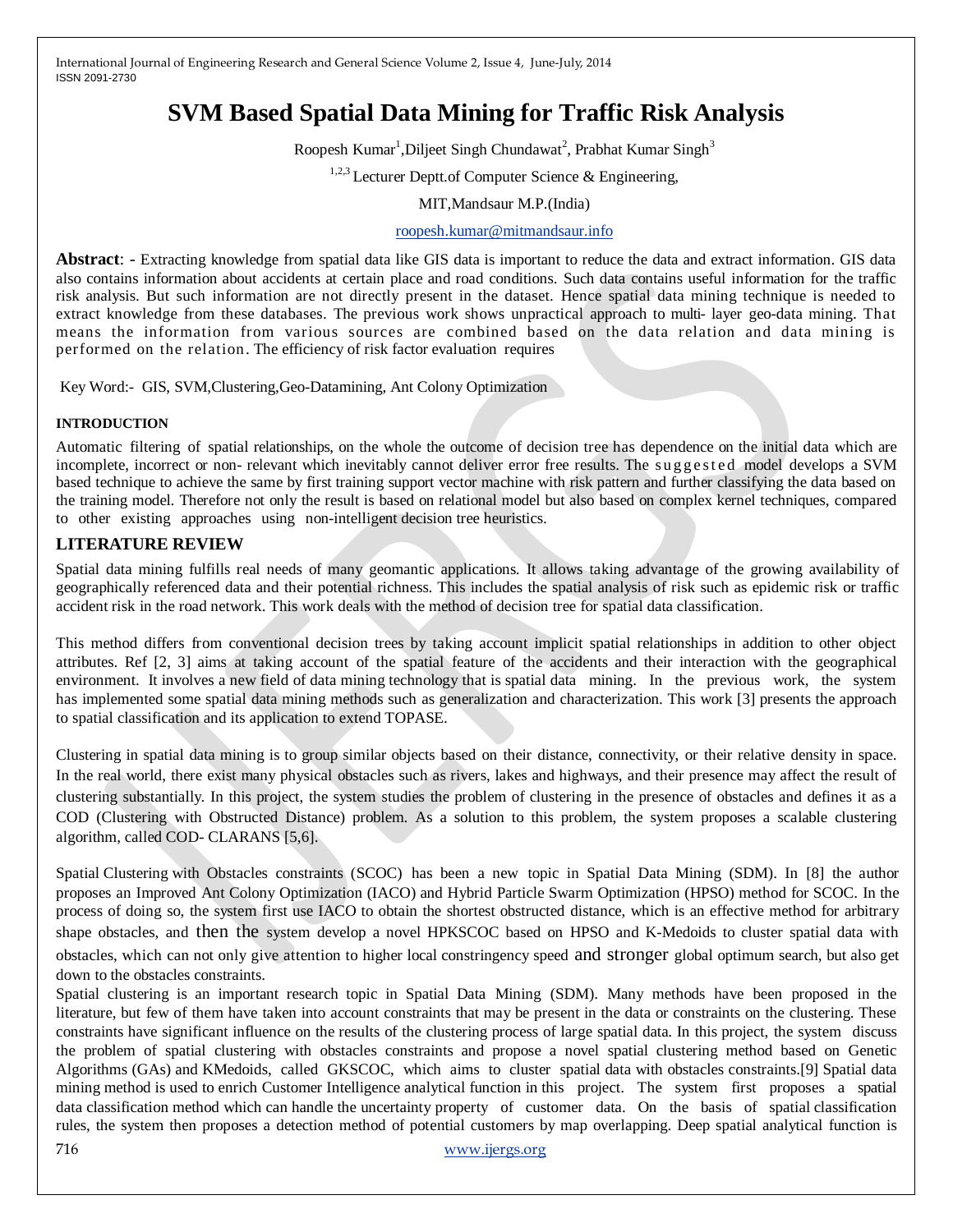International Journal of Engineering Research and General Science Volume 2, Issue 4, June-July, 2014 ISSN 2091-2730

realized in customer intelligence system which cannot be done by traditional data mining method. With the coming of E-business, the enterprises are now faced harder competition than before. So they now focus their attention on customers instead of their production only. In order to win the competition, the enterprises have to provide their customers more individualized and more efficient service. Customer intelligence (C1) system appears in recent years to meet the need of above emergence. From the analytical function of the system, customer intelligence is a decision analytical methodwhich includes customer identification, customer selection, customer acquirement, customer improvement and customer maintenance [12]. The spatial co-location rule problem is different from the association rule problem, since there is no natural notion of transactions in spatial data sets which are embedded in continuous geographic space. In this project, the system provides a transaction-free approach to mine co-location patterns by using the concept of proximity neighborhood. A new interest measure, a participation index, is also proposed for spatial co-location patterns. The participation index is used as the measure of prevalence of a co-location for two reasons.

Modeling spatial context (e.g., autocorrelation) is a key challenge in classification problems that arise in geospatial domains. In [13] Markov random fields (MRF) are a popular model for incorporating Spatialcontext into image segmentation and land-use classification problems. The spatial auto regression (SAR) model [14], which is an extension of the classical regression model for incorporating spatial dependence, is popular for prediction and classification of spatial data in regional economics, natural resources, and ecological studies.

### **GENETIC AND ACO BASED SPATIAL DATA MINING MODEL**

The proposed spatial data mining model uses ACO integrated with GA for risk pattern storage. The proposed ant colony based spatial data mining algorithm applies the emergent intelligent behavior of ant colonies. The proposed system handle the huge search space encountered in the discovery of spatial data knowledge. It applies an effective greedy heuristic combined with the trail intensity being laid by ants using a spatial path. GA uses searching population (set) to produce a new generation population. It evolves into the optimum state progressively by exerting a series of genetic operators such as selection, crossover and mutation etc on traffic risk patterns. The proposed system develops an ant colony algorithm for the discovery of spatial trends in a GIS traffic risk analysis database. Intelligent ant agents are used to evaluate valuable and comprehensive spatial patterns.



# **CONCLUSION**

It is our survey paper and we have gone through for different aspects of data mining and find out problem in previous approaches and find out the way of solution using SVM so that we have proposed some method .We will do implementation and will take as future work

717 [www.ijergs.org](http://www.ijergs.org/)